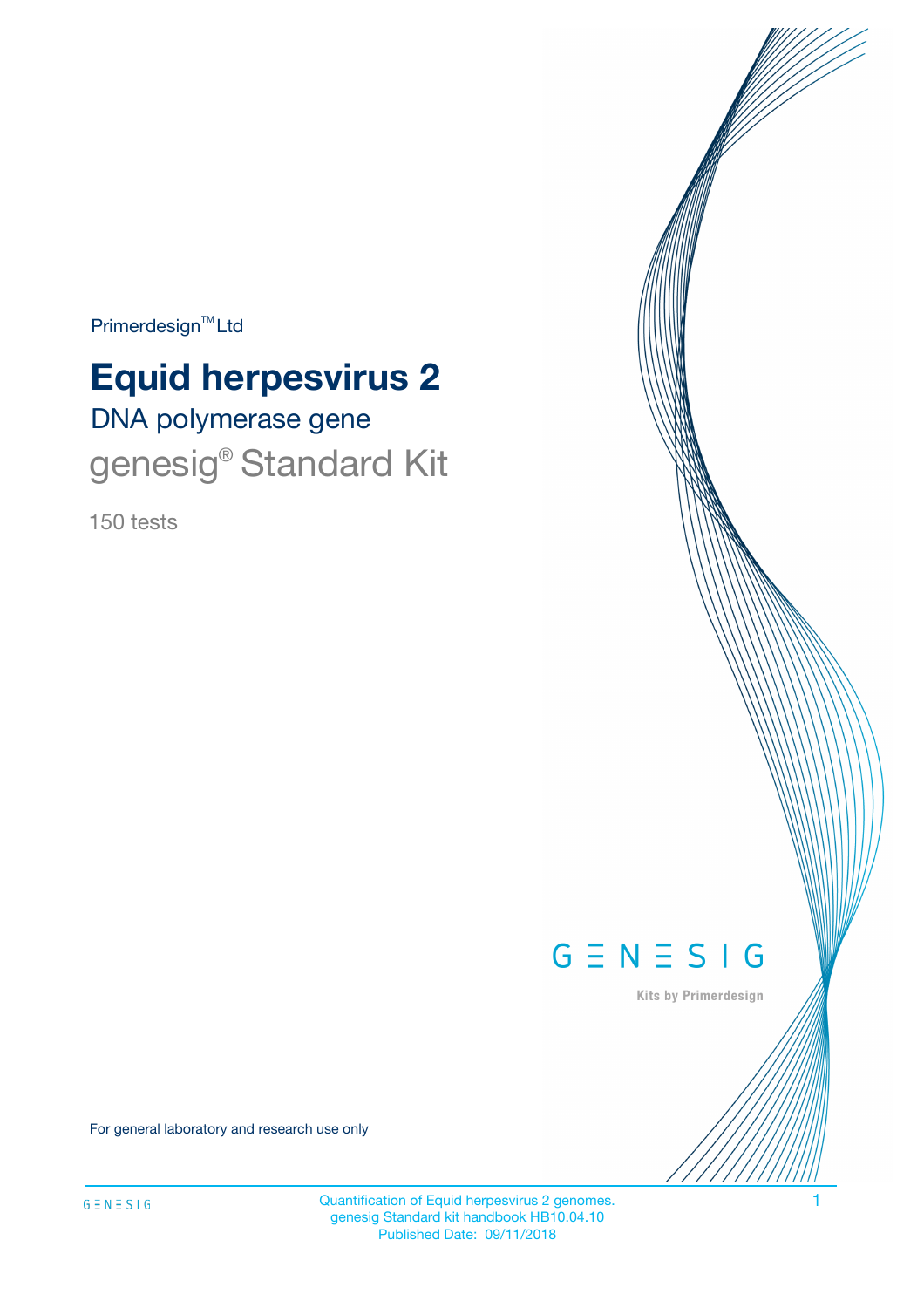## Introduction to Equid herpesvirus 2

Equid Herpesvirus is a spherical enveloped virus of around 150-200nm in diameter, with a linear double stranded DNA genome approximately 180 kb in length. Equine herpesvirus 2 (EHV-2) is a virus of the family Herpesviridae, and belongs to the subfamily Gammaherpesvirinae. It has an uncertain role in respiratory disease in horses, but EHV-2 has been isolated from cases exhibiting symptoms such as coughing, conjunctivitis, and swollen submaxillary and parotid lymph nodes. Both EHV-2 and EHV-5 are found in most horses and rarely cause disease, although they have been associated with conjunctivitis and respiratory disease. It has also been suggested that they might predispose a horse to other infections.

Transmission of equid herpesviruses typically occurs by direct or indirect contact with infective nasal discharges, aborted foetuses and placental fluids. Virus-laden droplets generated by forced expirations through the airways can produce aerosols capable of travelling over short distances. The virus enters the horse through the upper respiratory tract where it replicates in the mucosal epithelial cells. The infection is restricted to the respiratory tract epithelium and associated lymph nodes. Transmission of equid herpesviruses 2 and 5 is characterised by a high rate of infection of foals at a very young age, low clinical morbidity, and a life-long latent or persistent infection. It is possible that both vertical (mare-to-foal) and horizontal (foal-to-foal) spread of EHV-2 infection can occur.

Although of low inherent pathogenicity, EHV-2 has been associated with several significant, clinically overt disease conditions in the horse, including syndromes in foals of upper and lower respiratory disease, keratoconjunctivitis, and chronic follicular pharyngitis, as well as a malaise and poor performance syndrome in young performing horses.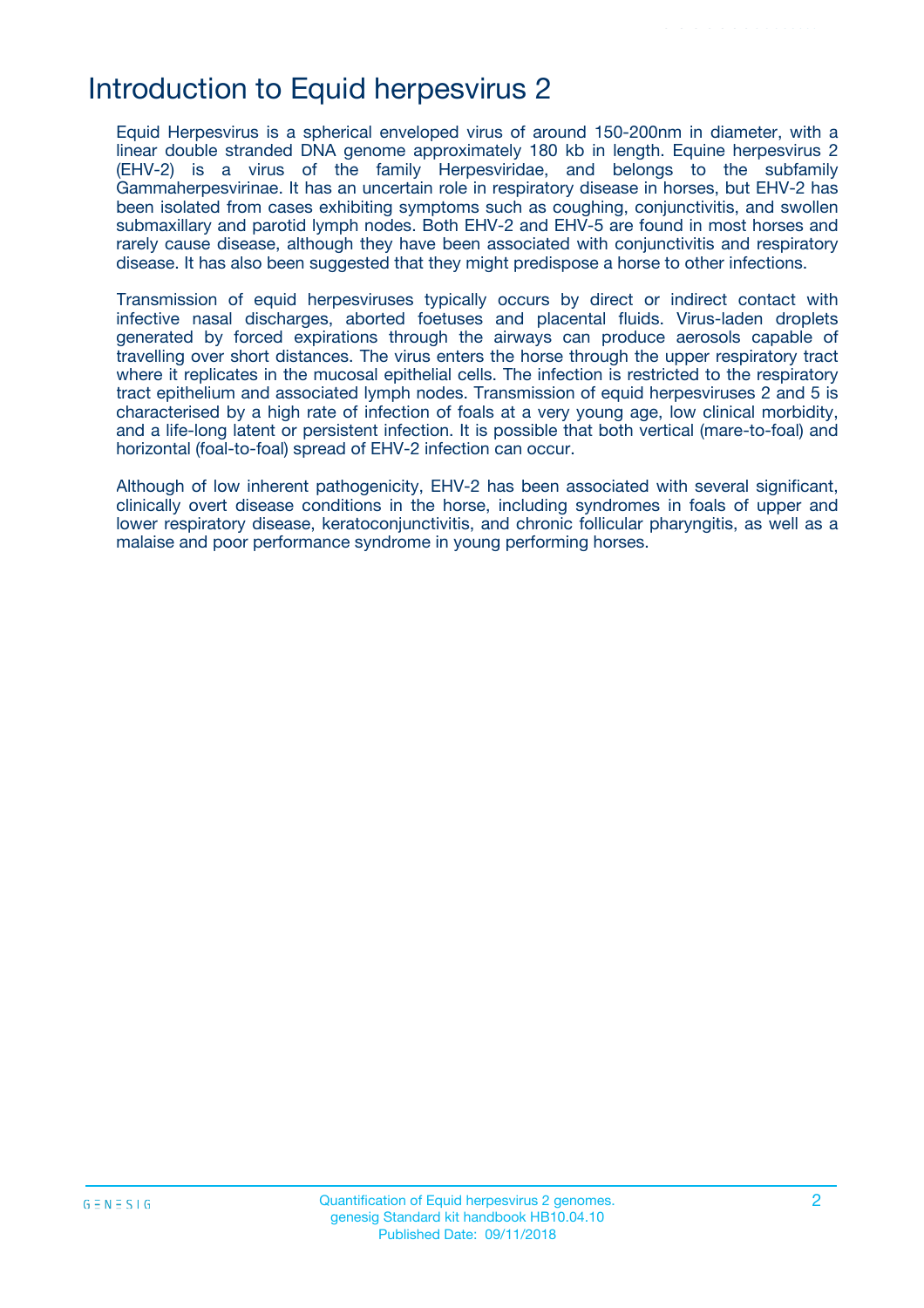

The Primerdesign genesig Kit for Equid herpesvirus 2 (EHV-2) genomes is designed for the in vitro quantification of EHV-2 genomes. The kit is designed to have a broad detection profile. Specifically, the primers represent 100% homology with over 95% of the NCBI database reference sequences available at the time of design.

The dynamics of genetic variation means that new sequence information may become available after the initial design. Primerdesign periodically reviews the detection profiles of our kits and when required releases new versions.

If you require further information, or have a specific question about the detection profile of this kit then please send an e.mail to enquiry@primerdesign.co.uk and our bioinformatics team will answer your question.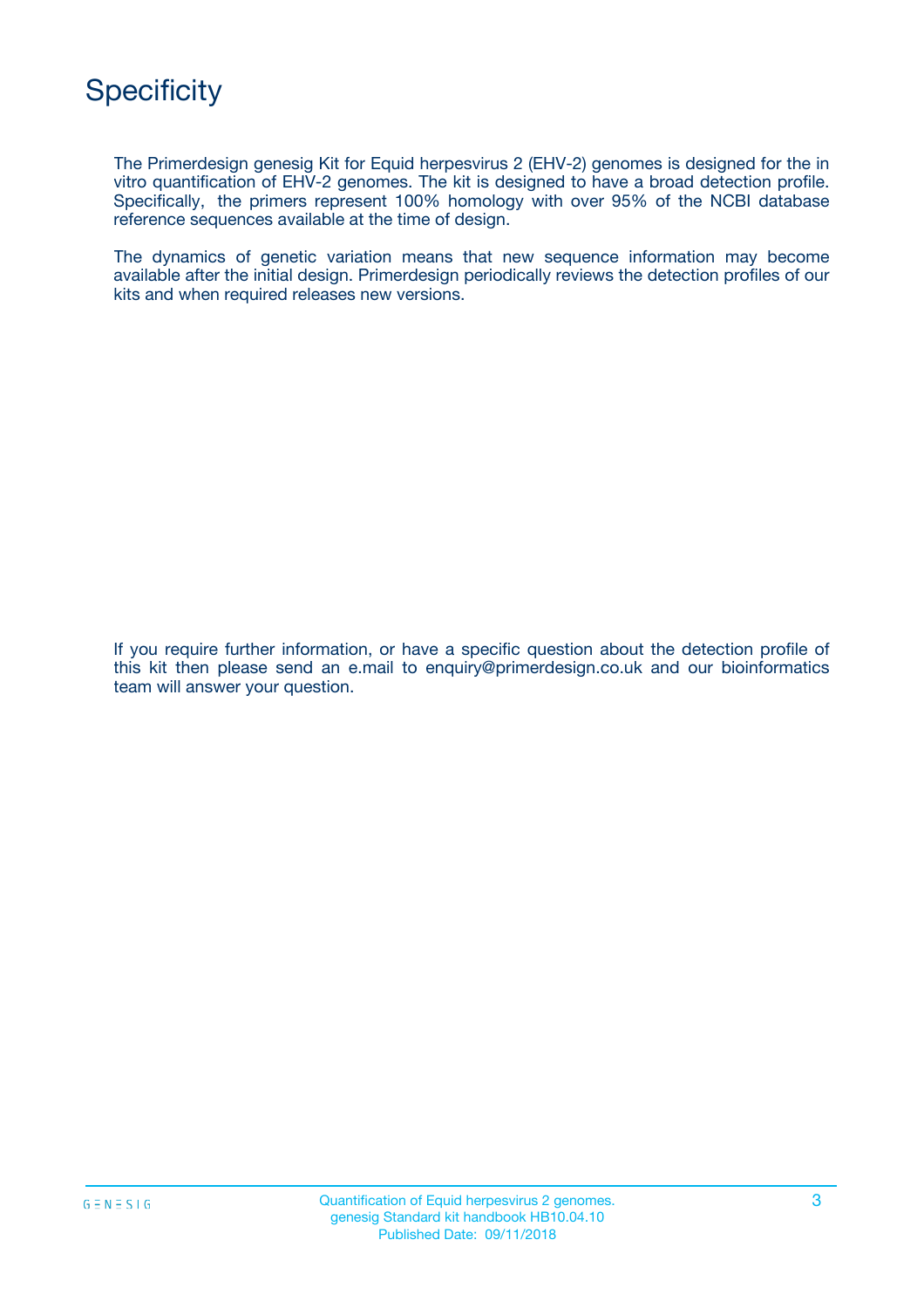## Kit contents

- **EHV-2 specific primer/probe mix (150 reactions BROWN)** FAM labelled
- **EHV-2 positive control template (for Standard curve RED)**
- **RNase/DNase free water (WHITE)** for resuspension of primer/probe mixes
- **Template preparation buffer (YELLOW)** for resuspension of positive control template and standard curve preparation

## Reagents and equipment to be supplied by the user

### **Real-time PCR Instrument**

#### **Extraction kit**

This kit is recommended for use with genesig Easy DNA/RNA extraction kit. However, it is designed to work well with all processes that yield high quality RNA and DNA with minimal PCR inhibitors.

#### **oasig**TM **lyophilised or Precision**®**PLUS 2X qPCR Master Mix**

This kit is intended for use with oasig or PrecisionPLUS2X qPCR Master Mix.

**Pipettors and Tips**

**Vortex and centrifuge**

**Thin walled 1.5 ml PCR reaction tubes**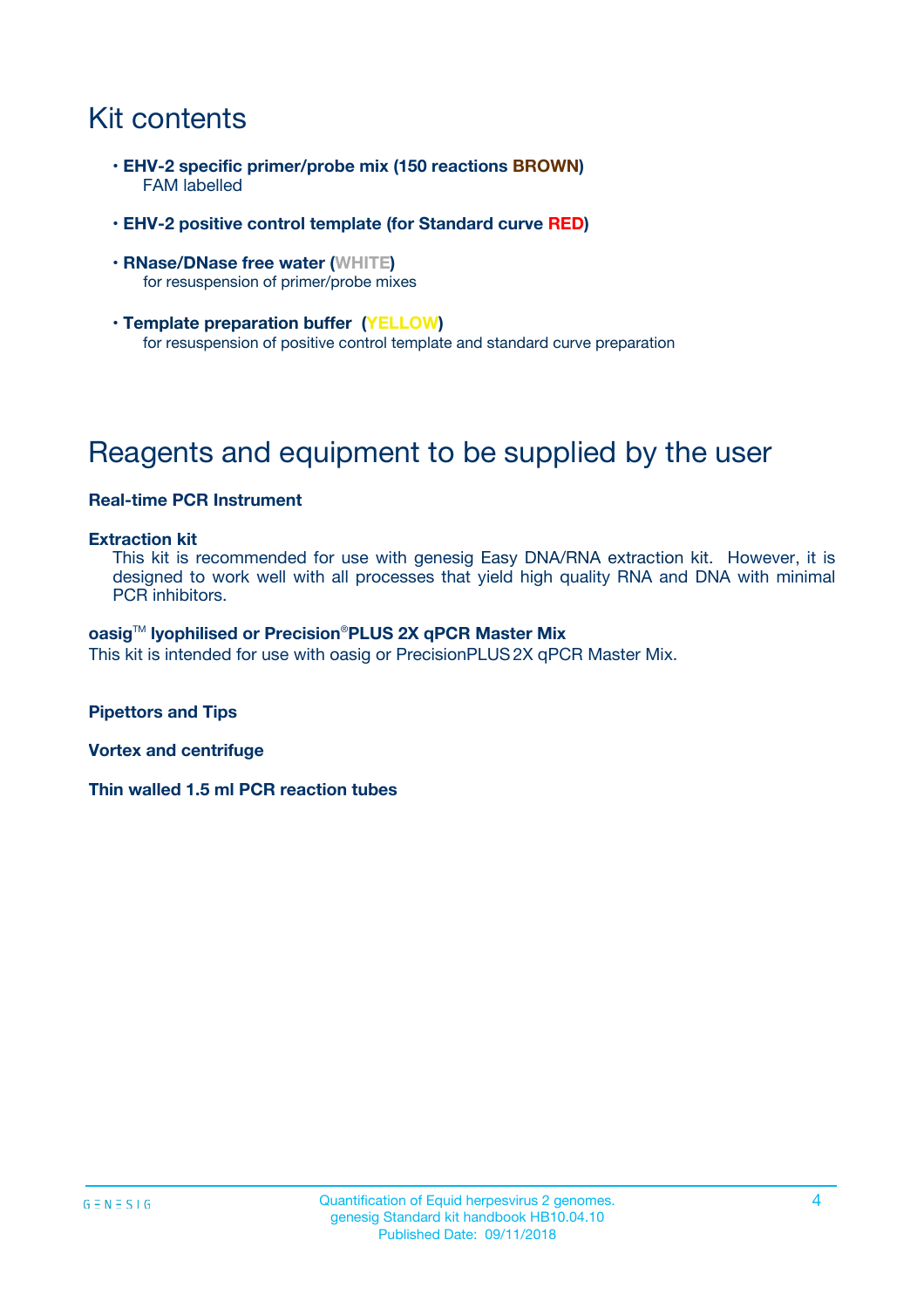### Kit storage and stability

This kit is stable at room temperature but should be stored at -20ºC on arrival. Once the lyophilised components have been resuspended they should not be exposed to temperatures above -20°C for longer than 30 minutes at a time and unnecessary repeated freeze/thawing should be avoided. The kit is stable for six months from the date of resuspension under these circumstances.

If a standard curve dilution series is prepared this can be stored frozen for an extended period. If you see any degradation in this serial dilution a fresh standard curve can be prepared from the positive control.

Primerdesign does not recommend using the kit after the expiry date stated on the pack.

### Suitable sample material

All kinds of sample material suited for PCR amplification can be used. Please ensure the samples are suitable in terms of purity, concentration, and DNA integrity. Always run at least one negative control with the samples. To prepare a negative-control, replace the template DNA sample with RNase/DNase free water.

### Dynamic range of test

Under optimal PCR conditions genesig EHV-2 detection kits have very high priming efficiencies of >95% and can detect less than 100 copies of target template.

### Notices and disclaimers

This product is developed, designed and sold for research purposes only. It is not intended for human diagnostic or drug purposes or to be administered to humans unless clearly expressed for that purpose by the Food and Drug Administration in the USA or the appropriate regulatory authorities in the country of use. During the warranty period Primerdesign genesig detection kits allow precise and reproducible data recovery combined with excellent sensitivity. For data obtained by violation to the general GLP guidelines and the manufacturer's recommendations the right to claim under guarantee is expired. PCR is a proprietary technology covered by several US and foreign patents. These patents are owned by Roche Molecular Systems Inc. and have been sub-licensed by PE Corporation in certain fields. Depending on your specific application you may need a license from Roche or PE to practice PCR. Additional information on purchasing licenses to practice the PCR process may be obtained by contacting the Director of Licensing at Roche Molecular Systems, 1145 Atlantic Avenue, Alameda, CA 94501 or Applied Biosystems business group of the Applera Corporation, 850 Lincoln Centre Drive, Foster City, CA 94404. In addition, the 5' nuclease assay and other homogeneous amplification methods used in connection with the PCR process may be covered by U.S. Patents 5,210,015 and 5,487,972, owned by Roche Molecular Systems, Inc, and by U.S. Patent 5,538,848, owned by The Perkin-Elmer Corporation.

### Trademarks

Primerdesign™ is a trademark of Primerdesign Ltd.

genesig $^\circledR$  is a registered trademark of Primerdesign Ltd.

The PCR process is covered by US Patents 4,683,195, and 4,683,202 and foreign equivalents owned by Hoffmann-La Roche AG. BI, ABI PRISM® GeneAmp® and MicroAmp® are registered trademarks of the Applera Genomics (Applied Biosystems Corporation). BIOMEK® is a registered trademark of Beckman Instruments, Inc.; iCycler™ is a registered trademark of Bio-Rad Laboratories, Rotor-Gene is a trademark of Corbett Research. LightCycler™ is a registered trademark of the Idaho Technology Inc. GeneAmp®, TaqMan® and AmpliTaqGold® are registered trademarks of Roche Molecular Systems, Inc., The purchase of the Primerdesign reagents cannot be construed as an authorization or implicit license to practice PCR under any patents held by Hoffmann-LaRoche Inc.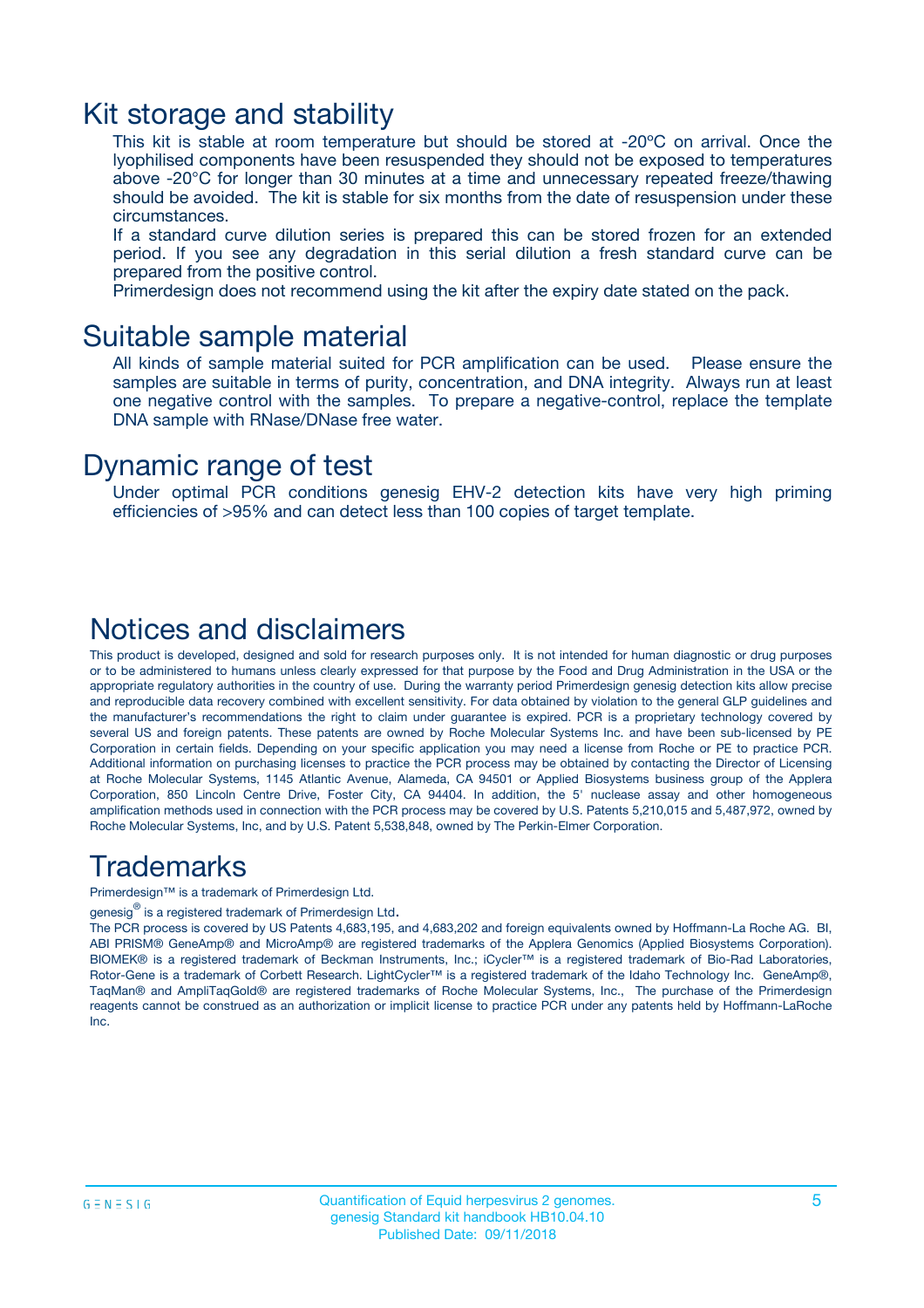## Principles of the test

#### **Real-time PCR**

A EHV-2 specific primer and probe mix is provided and this can be detected through the FAM channel.

The primer and probe mix provided exploits the so-called TaqMan® principle. During PCR amplification, forward and reverse primers hybridize to the EHV-2 DNA. A fluorogenic probe is included in the same reaction mixture which consists of a DNA probe labeled with a 5`-dye and a 3`-quencher. During PCR amplification, the probe is cleaved and the reporter dye and quencher are separated. The resulting increase in fluorescence can be detected on a range of qPCR platforms.

#### **Positive control**

For copy number determination and as a positive control for the PCR set up, the kit contains a positive control template. This can be used to generate a standard curve of EHV-2 copy number / Cq value. Alternatively the positive control can be used at a single dilution where full quantitative analysis of the samples is not required. Each time the kit is used, at least one positive control reaction must be included in the run. A positive result indicates that the primers and probes for detecting the target EHV-2 gene worked properly in that particular experimental scenario. If a negative result is obtained the test results are invalid and must be repeated. Care should be taken to ensure that the positive control does not contaminate any other kit component which would lead to false-positive results. This can be achieved by handling this component in a Post PCR environment. Care should also be taken to avoid cross-contamination of other samples when adding the positive control to the run. This can be avoided by sealing all other samples and negative controls before pipetting the positive control into the positive control well.

#### **Negative control**

To validate any positive findings a negative control reaction should be included every time the kit is used. For this reaction the RNase/DNase free water should be used instead of template. A negative result indicates that the reagents have not become contaminated while setting up the run.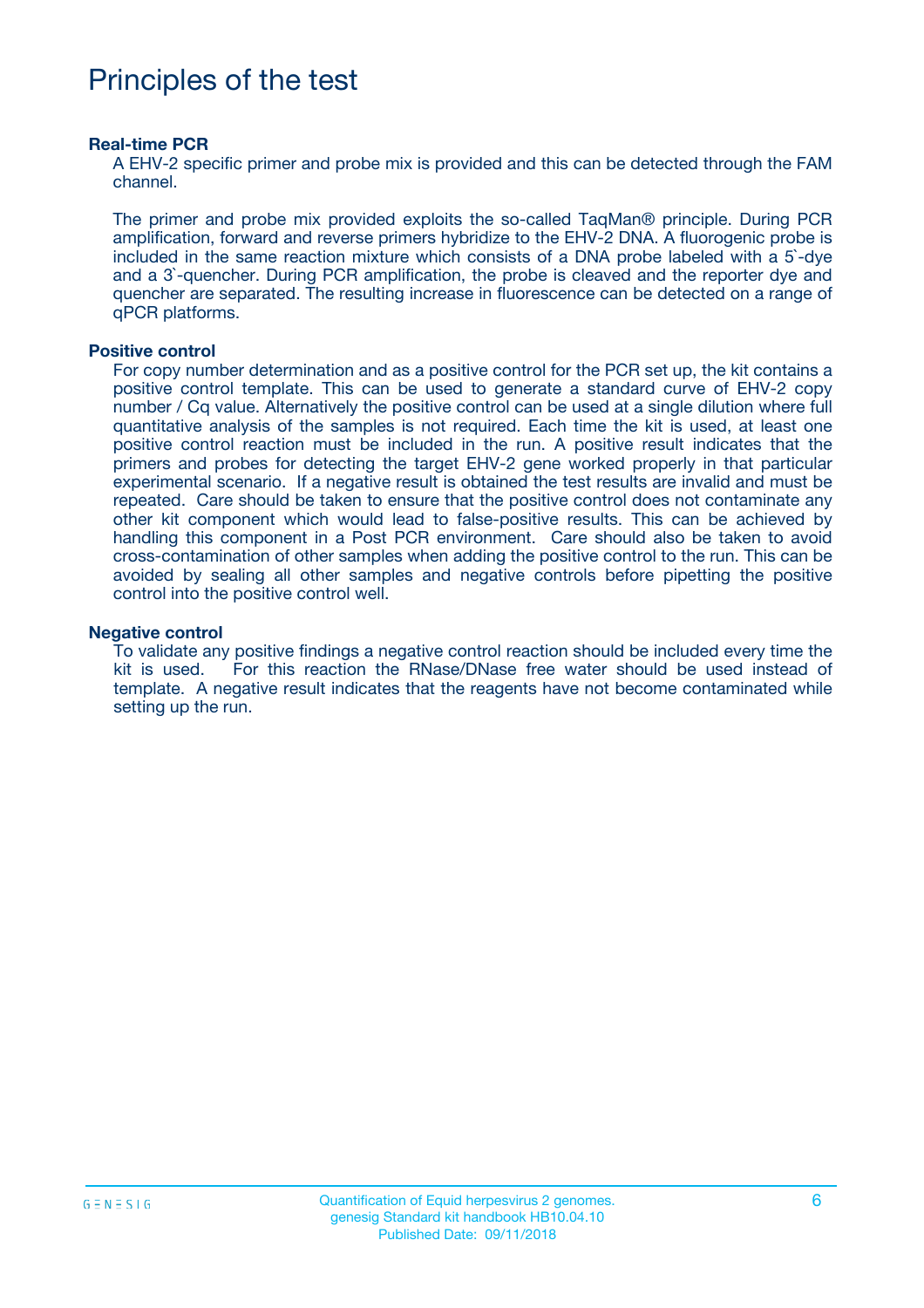## Resuspension protocol

To minimize the risk of contamination with foreign DNA, we recommend that all pipetting be performed in a PCR clean environment. Ideally this would be a designated PCR lab or PCR cabinet. Filter tips are recommended for all pipetting steps.

#### **1. Pulse-spin each tube in a centrifuge before opening.**

This will ensure lyophilised primer and probe mix is in the base of the tube and is not spilt upon opening the tube.

**2. Resuspend the kit components in the RNase/DNase free water supplied, according to the table below.**

To ensure complete resuspension, vortex each tube thoroughly.

| Component - resuspend in water<br>Volume |        |
|------------------------------------------|--------|
| <b>Pre-PCR pack</b>                      |        |
| EHV-2 primer/probe mix (BROWN)           | 165 ul |

### **3. Resuspend the positive control template in the template preparation buffer supplied, according to the table below:**

To ensure complete resuspension, vortex the tube thoroughly.

| Component - resuspend in template preparation buffer | lVolume' |
|------------------------------------------------------|----------|
| <b>Post-PCR heat-sealed foil</b>                     |          |
| <b>EHV-2 Positive Control Template (RED)</b> *       | 500 µl   |

\* This component contains high copy number template and is a VERY significant contamination risk. It must be opened and handled in a separate laboratory environment, away from the other components.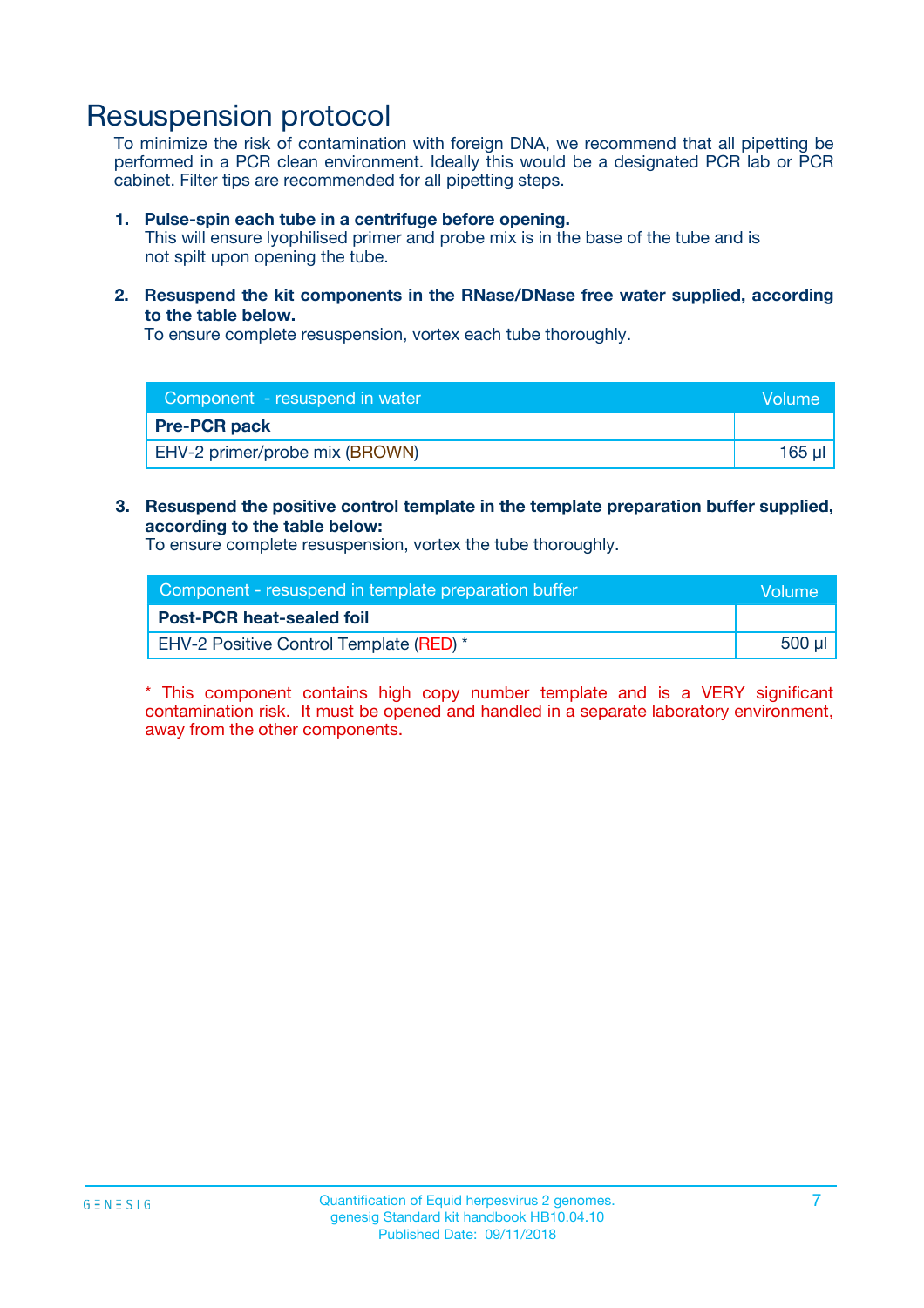## qPCR detection protocol

**1. For each DNA sample prepare a reaction mix according to the table below:** Include sufficient reactions for positive and negative controls.

| Component                                 | Volume           |
|-------------------------------------------|------------------|
| oasig or PrecisionPLUS 2X qPCR Master Mix | 10 $\mu$         |
| EHV-2 primer/probe mix (BROWN)            | 1 $\mu$          |
| <b>RNase/DNase free water (WHITE)</b>     | $4 \mu$          |
| <b>Final Volume</b>                       | 15 <sub>ul</sub> |

- **2. Pipette 15µl of this mix into each well according to your qPCR experimental plate set up.**
- **3. Prepare DNA templates for each of your samples.**
- **4. Pipette 5µl of DNA template into each well, according to your experimental plate set up.**

For negative control wells use 5µl of RNase/DNase free water. The final volume in each well is 20µl.

**5. If a standard curve is included for quantitative analysis, prepare a reaction mix according to the table below:**

| Component                                 | Volume  |
|-------------------------------------------|---------|
| oasig or PrecisionPLUS 2X qPCR Master Mix | 10 µl   |
| EHV-2 primer/probe mix (BROWN)            | 1 µI    |
| <b>RNase/DNase free water (WHITE)</b>     | $4 \mu$ |
| <b>Final Volume</b>                       | 15 µl   |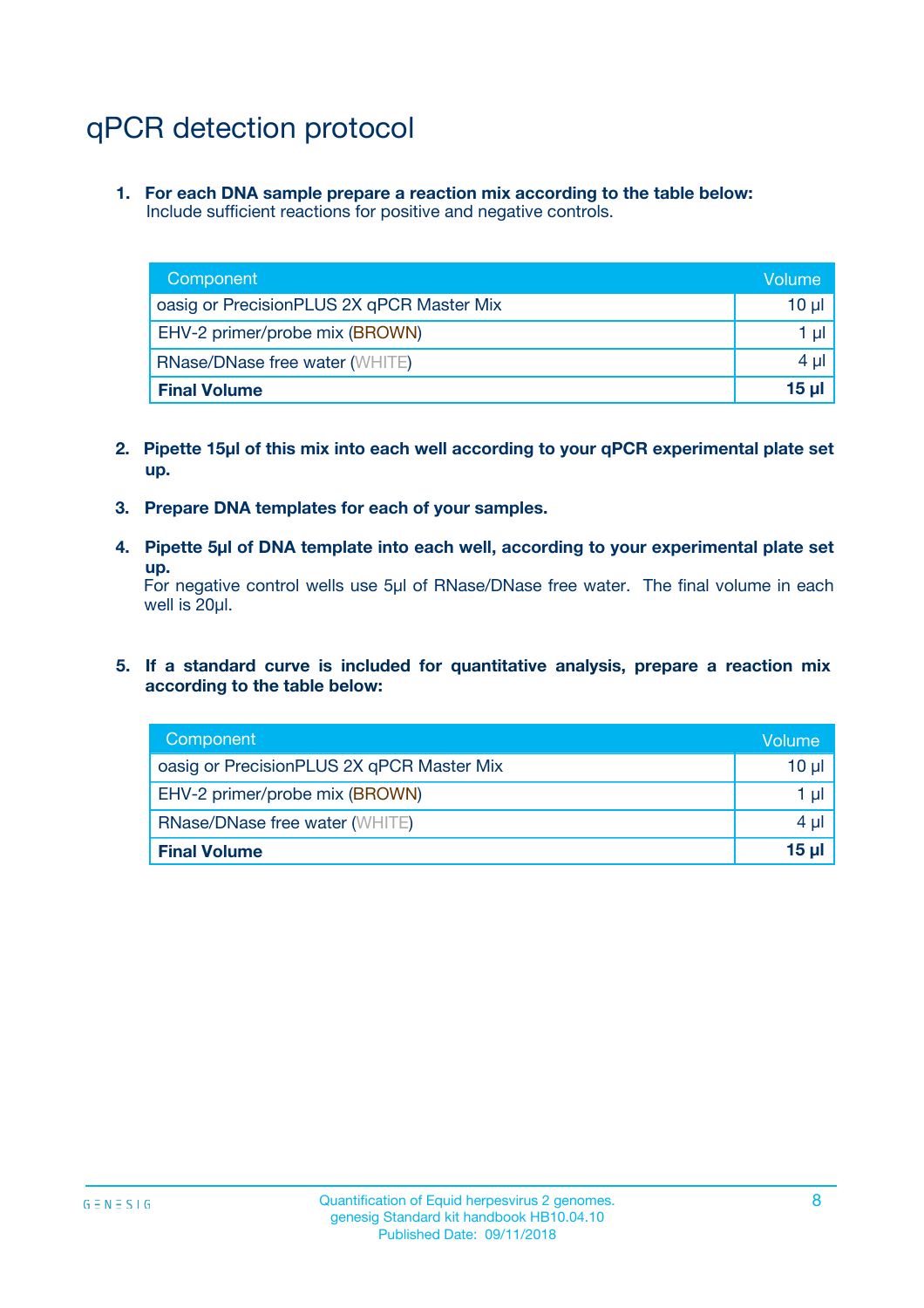### **6. Preparation of a standard curve dilution series.**

- 1) Pipette 90µl of template preparation buffer into 5 tubes and label 2-6
- 2) Pipette 10µl of Positive Control Template (RED) into tube 2
- 3) Vortex thoroughly
- 4) Change pipette tip and pipette 10µl from tube 2 into tube 3
- 5) Vortex thoroughly

Repeat steps 4 and 5 to complete the dilution series

| <b>Standard Curve</b>         | <b>Copy Number</b>     |
|-------------------------------|------------------------|
| Tube 1 Positive control (RED) | $2 \times 10^5$ per µl |
| Tube 2                        | $2 \times 10^4$ per µl |
| Tube 3                        | $2 \times 10^3$ per µl |
| Tube 4                        | $2 \times 10^2$ per µl |
| Tube 5                        | 20 per µl              |
| Tube 6                        | $2$ per $\mu$          |

7. Pipette 5µl of standard template into each well for the standard curve according to your experimental plate set up.

The final volume in each well is 20µl.

## qPCR amplification protocol

Amplification conditions using oasig or PrecisionPLUS2X qPCR Master Mix.

|             | <b>Step</b>       | <b>Time</b>     | Temp           |
|-------------|-------------------|-----------------|----------------|
|             | Enzyme activation | 2 min           | $95^{\circ}$ C |
| Cycling x50 | Denaturation      | 10 <sub>s</sub> | 95 $°C$        |
|             | DATA COLLECTION * | 60 s            | 60 °C          |

\* Fluorogenic data should be collected during this step through the FAM channel